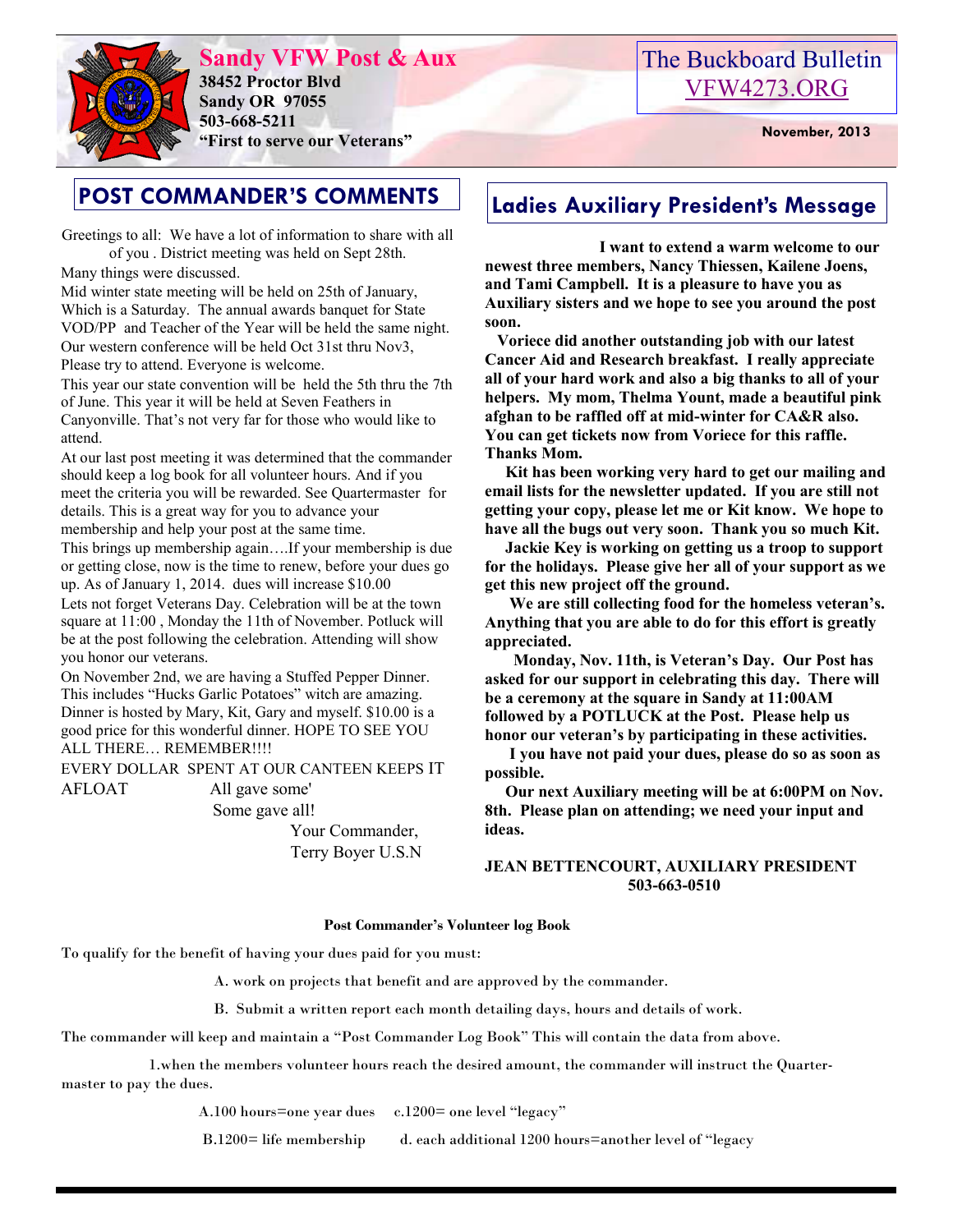## **NOTE FROM VORIECE BLAIR,**

#### **THE CANCER CHAIRMAN**

We had a very successful breakfast,  $&$  bingo along with our raffle, selling of hats, and tootle toots we raised \$405.25 for cancer aid & research. We are now at the Silver level, we still have a little ways to reach Platinum witch is our goal of \$7.00 per member. The raffle for the QUILT & BASKET is still going on, be sure to stop by the post and get your tickets. Drawing will be Sunday October 20th.

We have our CAN & BOTTLE DRIVE so save your CANS & BOTTLES for Cancer Aid & Research ,just bring them to the post or call me 503-668-4237 and I will pick them up

#### NOVEMBER: IS LUNG & PANCREATIC CANCER AWARENESS MONTH

Lung cancer starts when abnormal cells grow out of control in the lungs. Lung cancer and smoking often, but not always, go hand in hand. There usually are no signs or early symptoms of lung cancer. As lung cancer stages advance, lung cancer symptoms may include coughing, wheezing, shortness of breath, and bloody mucus. Treatment for lung cancer can include surgery, chemotherapy, and or radiation.

Pancreatic cancer is aggressive. There are usually few symptoms until the cancer is advanced. Symptoms include abdominal pain, weight loss, diarrhea, and jaundice. Treatments include surgery, chemotherapy, and radiation.

BE SURE TO GET YOUR CHECKUPS & KNOW YOUR BODY

Voice, Cancer Aid Research Chairman

### **The Auxiliary Chaplain JUDY GASCON,**

 **Millie Lenz was admitted to Mt. Hood Hospital for pneumonia. She is doing better and is now a permanent resident at Avamere, because she could not live alone in her own home anymore. Her son and daughter-in-law, Gary and Tracy, have been looking after her. Visitors would be welcome.** 

 **Laura Baron was scheduled for carpal tunnel surgery on the 15th of this month. Her cousin is here from Hawaii to help take care of her.** 

 **Jean Bettencourt, our President, had shoulder cuff repair surgery on Oct. 17th after a long time of being in pain. Recovery is expected to be 8 weeks with an immobilized right arm.** 

#### **JUDY GASCON, AUXILIARY CHAPLAIN**

 **503-668-3748**

### **Post Chaplin**

**Our thoughts and prayers are with Charles Jordan, a life member, as he heals from his sickness. We wish him a speedy recovery.** 

 **"For I will restore health unto thee...saith the Lord. {Jeremiah 30:17}** 

> **Mellissa@ {503}-668-4849 E-Mail gareth2002@frontier.com**

| Post Officers        |                 | $2013 - 2014$ | <b>Ladies Auxiliary Officers</b> |                  |
|----------------------|-----------------|---------------|----------------------------------|------------------|
| Commander            | Terry Boyer     |               |                                  |                  |
| Senior Vice Cmdr.    | James Mitchell  |               |                                  |                  |
| Junior Vice Cmdr     | Tony Gibler     |               | President                        | Jean Bettencourt |
| Chaplain             | Melissa Samels  |               | Sr. Vice President               | Dora Fitzpatrick |
| <b>Ouartermaster</b> | William Miller  |               | Jr. Vice President               | Wanda Michaels   |
| Judge Advocate       | John Lamb       |               | Treasurer                        | Midge Wadkins    |
| Adjutant             |                 |               | Chaplain                         | Judy Gascon      |
| Surgeon              |                 |               | Secretary                        | Kay Gomes        |
| 1 year Trustee       | Merle Stewert   |               | Guard                            | Sardi Bowyer     |
| 2 year Trustee       | Bert Key        |               | Conductress                      | Voriece Blair    |
| 3 year Trustee       | Ken Hershberger |               |                                  |                  |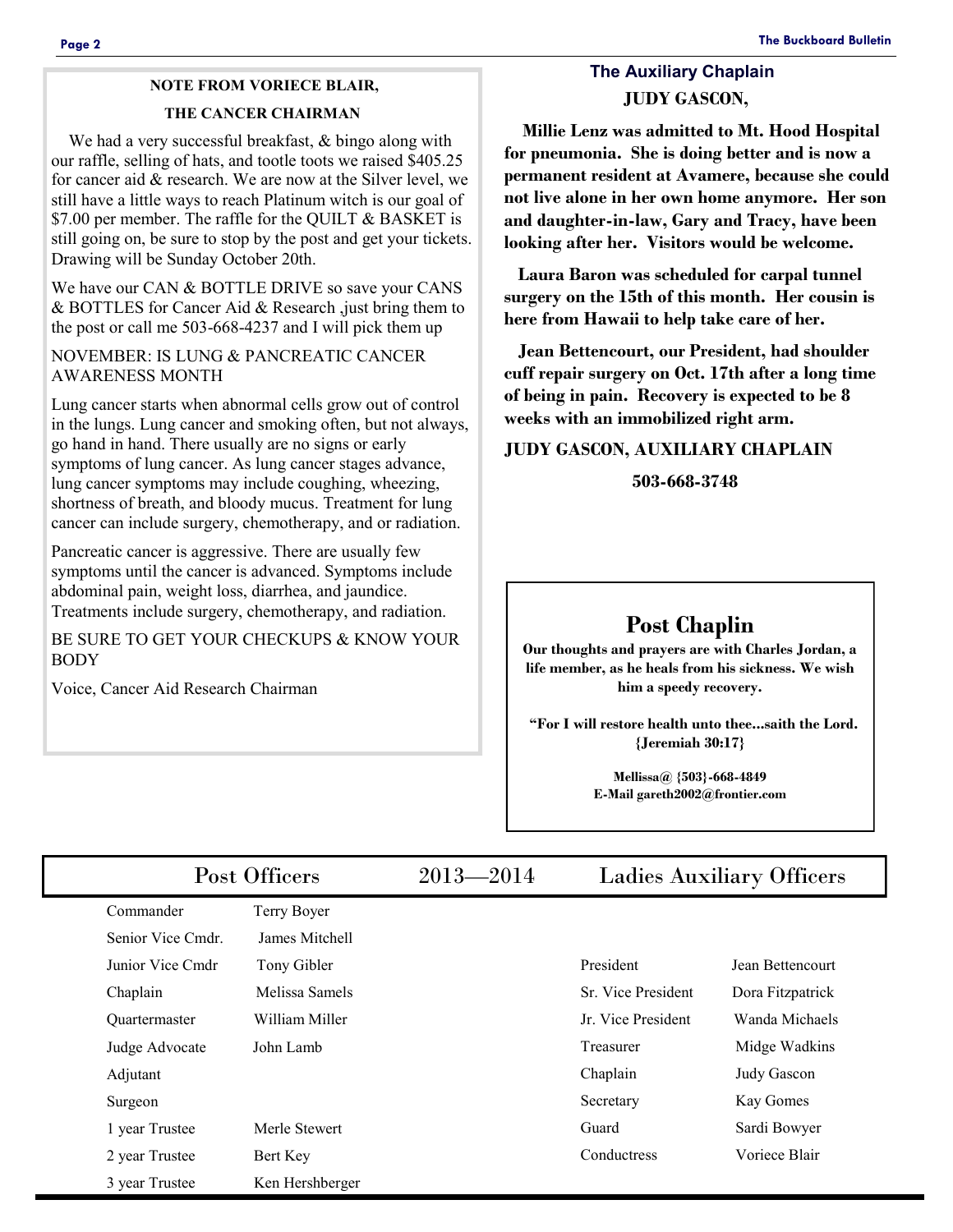### **Canteen Corner**

First, I would like to say thank you to everyone who has helped with the news letter and its "issues." I wouldn't have been even close to the done part with out your help..

We have made several changes to the Post and it's actives. Most have been received very well. Although there are more changes to come, so far it has been going pretty smooth. And Suggestions are welcome... **Pro and College Football** is on the big screen every Saturday and Sunday staring at noon. We also open at 4:00pm for Monday night Football. Although, this will end soon if attendance continues to be low. So come in and spend your Monday evening with us. Monday is "all you can eat Spaghetti" too. \$5.00 is a good price. We have Drink specials. Game boards, and great fans...Come in and cheer on your favorite team.

We are now offering a **HOME COOKED DINNER** every Friday night. Serving 5:00pm till 8:00pm Come early, I've been selling out quickly. Price varies from \$ 5.00 to \$10.00. Call the post for the weeks menu . Our **Special dinner for the month is "stuffed peppers" this will be on the 2nd of November at 6:00pm** Kit, Mary, Terry and Gary. Will be performing there culinary skills. Dinner will be \$10.00. well worth the cost..

The Auxiliary will be kicking off the month with Breakfast, **November 3rd**, Kit is the Ring Master for this. It should be another great one. There will be a **House Meeting** at noon also on this day. The **Post breakfast is Nov 16,** with terry and Co. again at the helm.. Come on in and have a wonderful meal. Breakfast will begin serving at 10:00am, and there will be bar service .

**Auxiliary Meeting** November 8th and it begins at 6pm, Dinner starts at 5pm. **November 16th,** Post Meeting begins at 6pm, and of course dinner at 5pm.

**Thursday Nights**—- WII Bowling… this is a blast to join in and to watch . It starts at 6:00 pm We have really been having a great time. If your not here , your missing it.

Friday Nights—After meetings and Dinner, Join in for the Karaoke. It could be the most fun you've had in a long time!!! And Terry Boyer has a pretty good voice.. **Saturday collage football**—. We will have Surprise Drink Specials!! Come join us for a Good time. **Sunday NFL football and shuffleboard.** 

Now did I tell you that somewhere in this news letter is a name of a member !. The first one to find it and let me know, **after Nov 1st.** will receive a drink chip.. Gary Lightcap , Informed me of where it could be found for the month of October.

### *A special class to teach e-mail , internet, Facebook and such is beginning this month. November 16th at 10:00 am. Please bring a laptop if you have one, and lots of note paper. A call to the post will insure there is room for you and your guest if so needed. This will be offered free of charge to all ages.*

We are going to have a lot of fun trying out some new ideas. So come and join us . Lets have some fun!!!

I would also like to give a BIG "THANK YOU" to Jeremy Hubbard for his Garlic Potatoes for Friday night dinner. And Clyde and Gary for all they do. To make my job easier. Thank you for your service You are all appreciated

Jimmie and her trusty two, Fawnda and Sherry

# **Quartermaster's Corner**

**Let the post pay your dues** 

### **All you have to due is work at the post or in our community doing things that benefit the Post and are approved by the Post Commander. Refer to " Post Commander's Volunteer Log Book" for details**

**Everyone has skills that can be used.** 

**Below are a few areas that are most needed.** 

- **1. Clerical/Administrative**
- **2. Fund raising**
- **3. Meal Preparation: cooks, servers, & clean up**
- **4. Media Communication**
- **5. Book keeping**
- **6. Building maintenance and repairs**
- **7. Bartending**
- **8. Helping veterans' and families**
- **9. Recruiting new members**

Newsletter articles

are due the 15th Dan Copher of every month. Contact your editor at:

**barmanager@frontier.com or** 

**vfwnewsletter@vfw4273.org** 

#### POST MEMBERSHIP DUES

Please pay your annual dues now if you are a member who pays on a yearly basis. Dues will increase January 1, 2014 so you will SAVE MONEY BY PAYING NOW while it is still \$26 and you will be covered until December 31, 2014. You will also save the Post a lot of time and work in contacting over 200 members in the next two months. You may pay your dues by credit card, cash or check at the Post or by mail (VFW Post 4273, PO Box 404, Sandy OR 97055).

Thank you for doing your part to help the post.